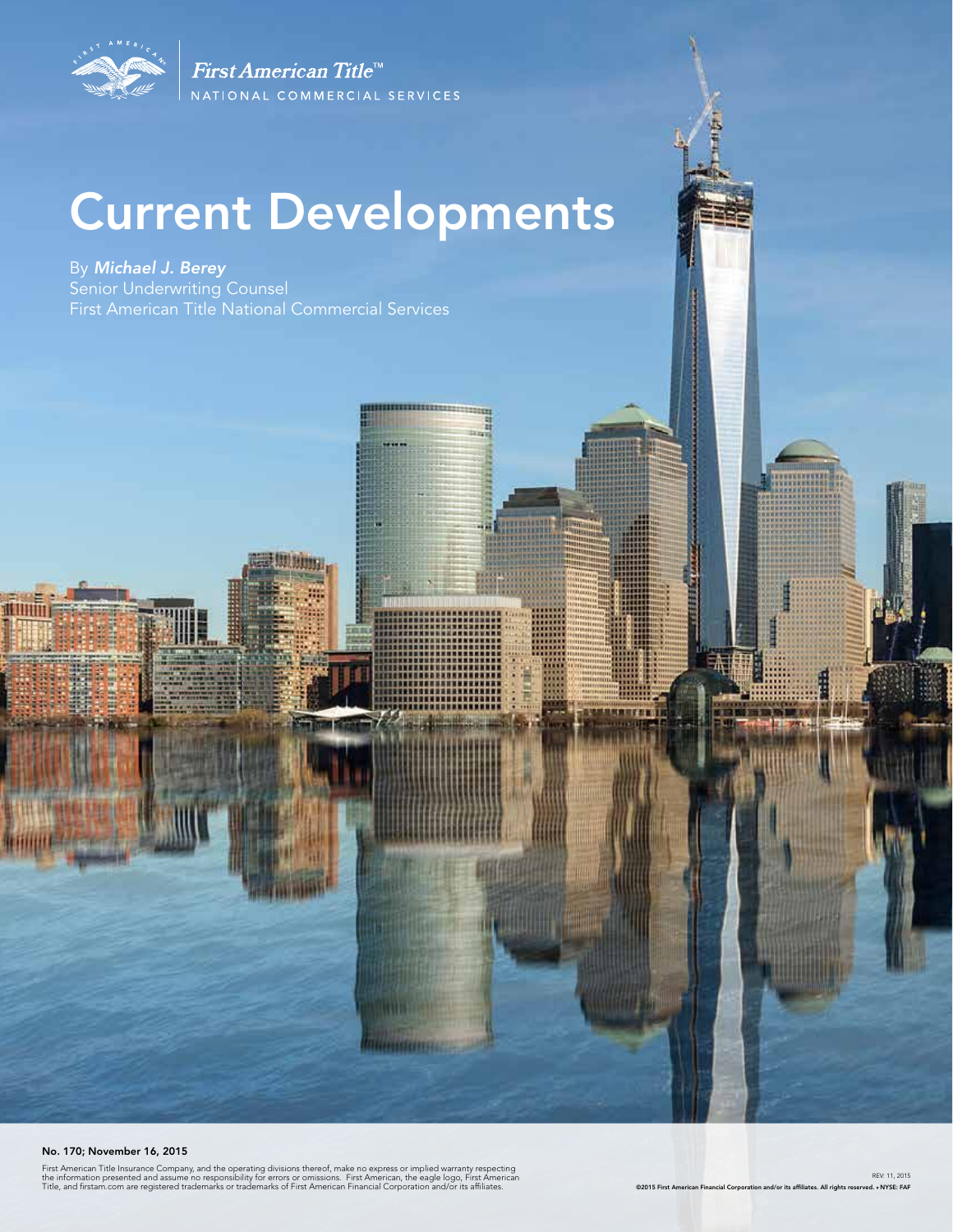#### Condominiums/Common Charge Lien Foreclosures

Summary judgment was granted to a Board of Managers which was foreclosing the condominium's lien for allegedly unpaid common charges, assessments, electric charges, late fees and attorneys' fees. The By-Laws of the condominium authorized the Board to collect late fees of \$0.04 per dollar for sums unpaid for more than ten days and to set alternative late fees without amending the condominium's By-Laws. The Board passed a resolution authorizing the imposition of a late fee of up to \$800 per month and, pursuant to that resolution, the Defendant was charged late fees of between \$200 and \$800 per month on common charges as much as \$1,217.20 per month. The Supreme Court, New York County, held that some of the late fees charged "significantly exceeded the usury rate, they are unreasonable and confiscatory in nature, and cannot be enforced." The referee was directed by the Court to limit late fees to \$0.04 per dollar owed when computing amounts due. The Board of Managers of the Park Avenue Court Condominium v. Sandler, decided September 11, 2015, is reported at 48 Misc.3d 1230 and 2015 WL 5313757.

#### Condominiums & Cooperatives

The New York State Department of Law's Real Estate Finance Bureau has issued the following Memoranda: "Procedure for Submitting a Price Change Only Amendment for Consideration Prior to Acceptance of a Pending Substantive Amendment" (September 16, 2015); "Certificates of Occupancy and Part 20 Offering Plans" (October 13, 2015), "Information for Submitters of Descriptions of Property" (Part 20.7, "Description of Property and Specifications of Building Condition"), (October 14, 2015); and "Information for Submitters of Descriptions of Property" (Part 23.7, "Description of Property and Building Condition"), (October 14, 2015). The Memoranda are posted at http://www. ag.ny.gov/real-estate-finance-bureau/hot-topics.

#### Contracts of Sale

Property was conveyed pursuant to a contract of sale under which Purchaser was required to seek local Planning Board approval to subdivide the property and transfer part of the land designated as the "Mayer Homestead" back to the Seller. A lease to the Seller afforded the Seller the option to create a separate lot consisting of the Mayer Homestead if the Purchaser failed to obtain subdivision approval; if approval was obtained the Purchaser would convey the Mayer Homestead to the Seller for one dollar. The Town enacted a temporary moratorium on subdivisions and the local Zoning Code was thereafter amended in a manner which did not allow for the Purchaser's original subdivision plan. The Purchaser proposed an alternative plan, unacceptable to the Seller, which would have impacted part of the Mayer Homestead.

The Purchaser commenced an Action to rescind the contract on the basis of impossibility of performance. The Seller counterclaimed that the Seller was entitled to specific performance, and sought a ruling that it was entitled to subdivide the property to create a separate lot consisting of the Mayer Homestead and exercise its right to acquire title under the lease. The Supreme Court, Orange County, denied motions by the parties for summary judgment. The Appellate Division, Second Department, remitted the case for entry of a judgment that the Purchaser was entitled to exercise its option to have the property subdivided as provided in the lease.

According to the Appellate Division, "…a party seeking to rescind a contract [on the grounds of the impossibility of performance] must show that the intervening act was unforeseeable, even if the intervening act consisted of the actions of a governmental entity or the passage of new legislation. [Citation omitted] Here, [the Purchaser] did not show that it was unforeseeable that a change in the Town's Zoning Code would render it impossible to subdivide the property as originally planned, and did not raise a triable issue of fact in opposition to the [Seller's] showing that such a change was foreseeable." [Citations omitted] RW Holdings, LLC v. Mayer, dated September 30, 2015, is reported at 17 N.Y.S.3d 171.

#### Contracts of Sale

After the contract of sale was executed, the contract vendees learned that the property was subject to the Rent Stabilization Law ("RSL"). They alleged that the seller had advised them before the contact was entered into that they could evict the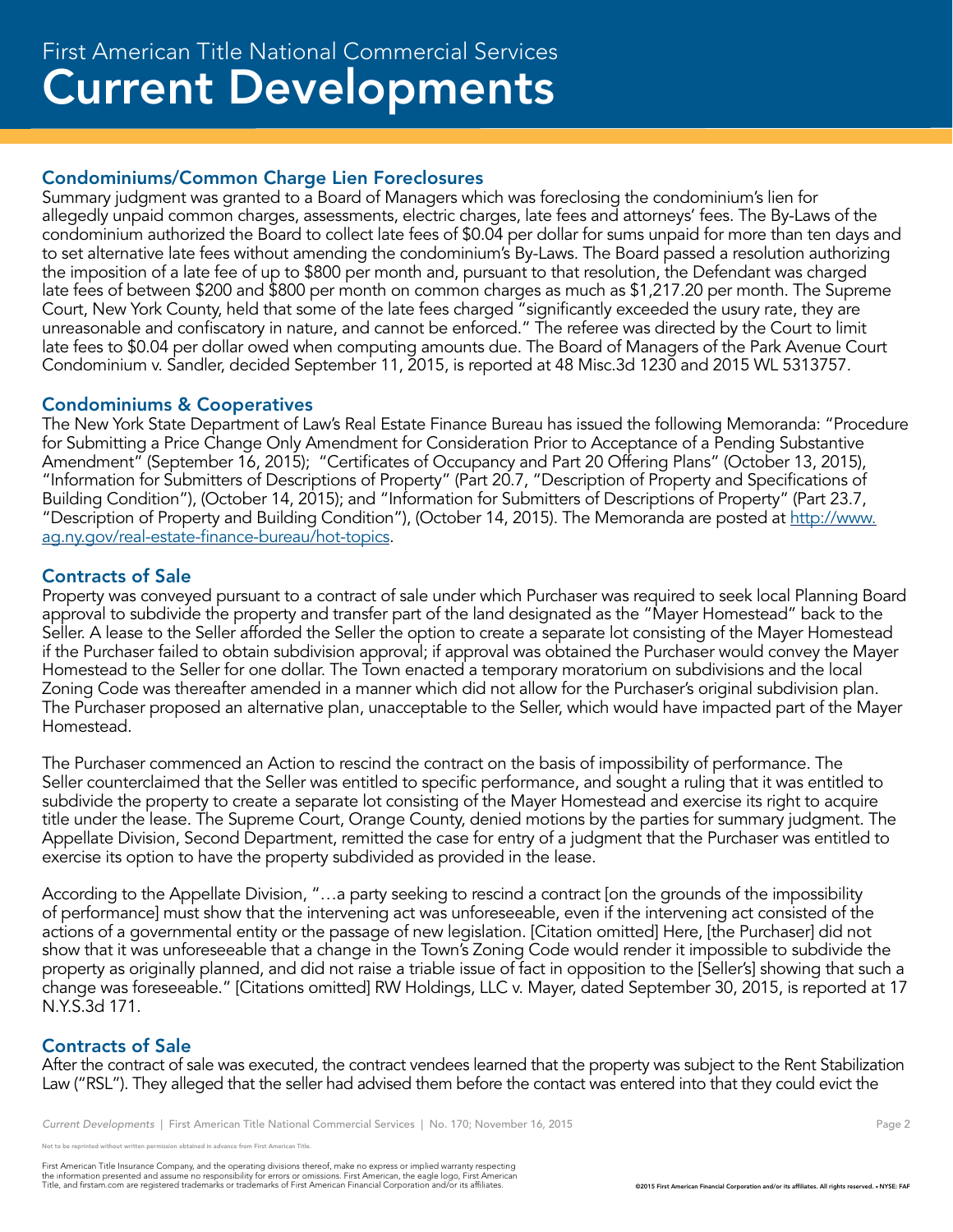## Current Developments First American Title National Commercial Services

tenants on the expiration of their leases and that the seller's real estate broker misrepresented or failed to disclose that the property was subject to the RSL They asserted that they would not have signed the contract of sale if they knew the property was subject to the RSL. They commenced an Action to recover their down payment and their attorney's fees.

The Supreme Court, Queens County, granted the Defendants' motion for summary judgment dismissing the complaint. According to the Court,

"[the real estate broker] did not have a duty to disclose the rent stabilized status of the property under the doctrine of caveat emptor…Moreover, although defendants allegedly did not respond truthfully when questioned by plaintiffs about the rent stabilization status of the current tenants or leases, such status was a matter of public record, as established by the Registration Rent Rolls and copies of the existing leases annexed to the Additional Rider to the Contract…and was not information exclusively within the knowledge of defendants. [Citations omitted] Defendants thus established that they did not actively conceal such status from plaintiffs or otherwise thwart them from fulfilling their responsibilities in due diligence."

Verma v. Vanegas, decided September 18, 2015, 2015 NY Slip Op 31878, is posted at http://www.courts.state.ny.us/ reporter/pdfs/2015/2015\_31878.pdf.

#### Foreclosures/Cooperative Units

Under Civil Practice Law and Rules ("CPLR") Rule 3408 ("Mandatory settlement conference in residential foreclosure actions"), "[i]n any residential foreclosure action involving a home loan as defined in section 1304 of the Real Property Actions and Proceedings Law ["RPAPL"], in which the defendant is a resident of the property subject to foreclosure… the court shall hold a mandatory conference...for the purpose of holding settlement discussions…" A "home loan" is defined in RPAPL Section 1304 as being a loan to a natural person primarily for personal, family or household purposes "…secured by a mortgage or deed of trust on real estate improved by a one to four family dwelling or a condominium unit, in either case, used or occupied, or intended to be used or occupied, wholly or partly, as the home or residence of one or more persons and which is or will be occupied by the borrower as the borrower's principal dwelling."

The Plaintiff sought an Order staying the Defendants from foreclosing on the loan secured by her cooperative unit. She claimed that she did not receive notice of the foreclosure sale as required by Uniform Commercial Code Section 9-611(f) ("Additional pre-disposition notice for cooperative interests"), and that a mandatory settlement conference had not be held as required by CPLR Rule 3408. The Supreme Court, Nassau County, stayed any sale pending service of a notice complying with Section 9-611(f) but denied that part of the Plaintiff's motion to direct the holding of a settlement conference. The Appellate Division, Second Department, affirmed the ruling of the lower court.

According to the Appellate Division, "RPAPL 1304 does not include, in its definition of 'home loan', a loan secured by shares of stock and a proprietary lease from a corporation formed for the purpose of cooperative ownership in real estate…Accordingly, because the subject loan is not a home loan within the meaning of RPAPL 1304, the plaintiff is not entitled to a mandatory settlement conference pursuant to CPLR 3408." DaCosta-Harris v. Aurora Bank, FSB, decided September 23, 2015, is reported at 17 N.Y.S.3d 156.

#### Indian Land Claims/Shinnecocks

As previously reported in Current Developments, a lawsuit was filed in the United States District Court for the Eastern District of New York by the Shinnecock Indian Nation (the "Nation") against the State of New York, George E. Pataki, individually and as Governor, the County of Suffolk, the Town of Southampton, the Trustees of the Proprietors of the Common and Undivided Lands of the Town of Southampton in the Town of Southampton (the "Trustees"), the Trustees of the Freeholders and Commonality of the Town of Southampton, and eleven other corporate Defendants. The Nation alleged that property owned by the Nation in the Town of Southampton was unlawfully conveyed in 1859 to the Trustees in violation of the federal Indian Non-Intercourse Act then in effect. The Action sought a declaration that the Nation has possessory rights in the lands in question (the "Subject Lands"), a declaration that the Subject

e reprinted without written permission obtained in advance from First American Title.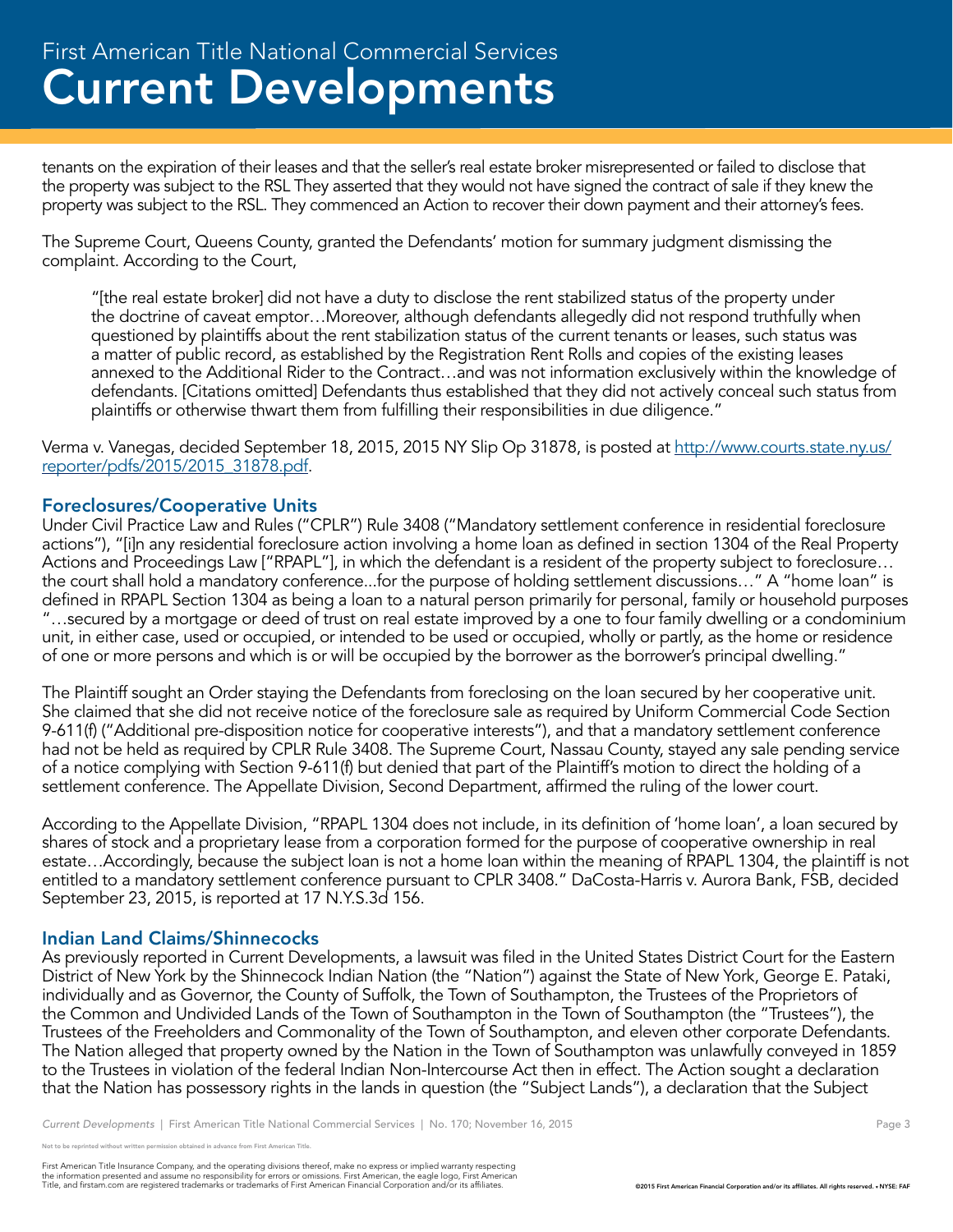Lands were conveyed in violation of federal law, a declaration that the interests of the Defendants in the Subject Lands are null and void, an Order restoring the Nation to possession of those portions of the Subject Lands to which the Defendants claim title, and damages.

The case was dismissed by the District Court in Shinnecock Indian Nation v. The State of New York, reported at 2006 WL 3501099. Relying on the holdings of the United States Supreme Court in City of Sherrill v. Oneida Indian Nation, 544 U.S. 197 (2005) and of the Second Circuit Court of Appeals in Cayuga Indian Nation of New York v. Pataki, 413 F. 3d 206 (2005), the Court held that the Plaintiff's claims were barred by equitable considerations, including the defense of laches. According to the Court, "…the wrongs about which the Shinnecocks complain are grave, but they are also not of recent vintage, and the disruptive nature of the claims that seek to redress these wrongs tips the equity scale in favor of dismissal". The decision of the District Court has been affirmed by the United States Court of Appeals, Second Circuit, in a decision dated October 27, 2015 and reported at 2015 WL 6457789.

#### Lien Law

The Plaintiff commenced an Action to foreclose its mechanic's lien. The Supreme Court, Suffolk County, dismissed the complaint because the notice of pendency for the Action had expired. The Appellate Division, Second Department, reversed the ruling of the lower court. According to the Appellate Division, under the Lien Law "the Supreme Court had the authority to retain the action and award a money judgment even though the lien had expired." Under Lien Law Section 17 ("Duration of Lien"), "[t]he failure to file a notice of pendency of action shall not abate the action as to any person liable for the payment of the debt specified in the notice of lien, and the action may be prosecuted to judgment against such person." Aluminum House Corp. v. Demetriou, decided September 16, 2015, is reported at 16 N.Y.S.3d 303. "

#### Mortgage Foreclosures

In October 2009, a mortgage foreclosure was commenced to enforce a mortgage on property owned by two joint tenants. One of the joint tenants, the obligor on the note secured by the mortgage, died in 2010; the Supreme Court, Kings County, stayed all proceedings pursuant to CPLR Section 1015(a) ("Substitution upon death") which provides that "[i]f a party dies and the claim for or against him is not thereby extinguished the court shall order substitution of proper parties." The Plaintiff's motion to vacate the Court's Order was denied. The Appellate Division, Second Department, affirmed.

According to the Appellate Division, if the "plaintiff [had] either discontinued the action as against the deceased defendant or elected not to seek a deficiency judgment against the deceased defendant's estate, the deceased defendant would not be a necessary party to the action" because his interest had passed to the joint tenant. Here, however, the Plaintiff did not move to substitute a representative for the decedent's Estate, discontinue the action as against the decedent or represent that it would not seek a deficiency judgment against the Estate. U.S. Bank National Association v. Esses, decided October 21, 2015, is reported at 2015 WL 6160224.

#### Mortgage Foreclosures/Election of Remedies

A proceeding to recover on a note secured by a mortgage was brought before the commencement of an Action was commenced to foreclose the mortgage. The Supreme Court, Kings County, dismissed the complaint in the mortgage foreclosure for the failure to comply with RPAPL Section 1301.

Under RPAPL Section 1301(1) ("Separate action for mortgage debt"), "[w]here final judgment for the plaintiff has been tendered in an action to recover any part of the mortgage debt, an action shall not be commenced or maintained to foreclose the mortgage, unless an execution against the property of the defendant…has been returned wholly or partially unsatisfied." Under Section 1301(3), an action at law to recover any part of the mortgage debt may not be commenced without leave of court while a foreclosure is pending.

The Appellate Division, Second Department, reversed and remitted the case to the Supreme Court for further consideration of the Plaintiff's motion for summary judgment. According to the Court, "the plaintiff commenced an action,

not reprinted without written permission obtained in advance from First American Title.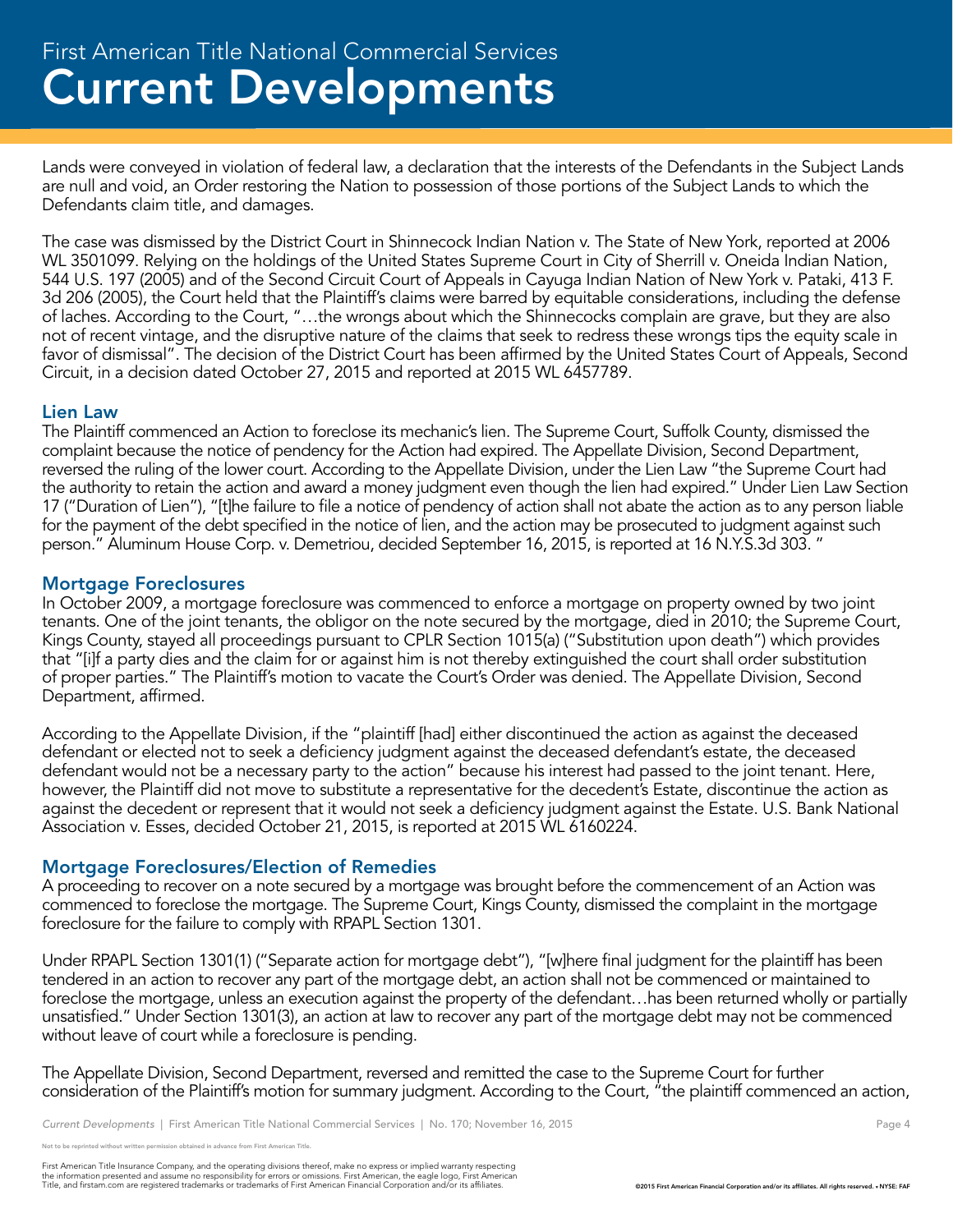## Current Developments First American Title National Commercial Services

inter alia, for replevin first and, thereafter, commenced this foreclosure action. As such, RPAPL 1301(1) and not RPAPL 1301(3), applies to this matter. However, since no final judgment has been entered in the replevin action, RPAPL 1301(1), by its own terms, does not preclude the commencement of this foreclosure action against the defendants." VNB New York Corp. v. Paskesz, decided September 30, 2015, is reported at 131 AD.3d 1235 and 2015 WL 5706942.

#### Mortgage Foreclosures/Standing

A condominium unit on which a mortgage was being foreclosed was acquired by the condominium's Board of Managers. The foreclosing Plaintiff's motion for summary judgment was denied and the Board's motion for summary judgment dismissing the case for lack of standing was granted without prejudice. The Appellate Division, First Department, affirmed. According to the Appellate Division, the assignment of the note and mortgage to the Plaintiff by New Century Mortgage Corporation took place after the effective date of New Century's bankruptcy plan which terminated its officers and placed its assets into a liquidating trust. The Board of Managers, as the owner of the Unit, had standing to challenge any element of the Plaintiff's claims. Deutsche Bank National Trust Company v. Tanibajeva, decided October 6, 2015, is reported at 2015 WL 5794050.

#### Recording/Ulster County

The New York State Land Title Association reported the following information received from the Office of the Ulster County Clerk: "Beginning January 1, 2016, we [the Ulster County Clerk's Office] will ONLY be accepting the electronic version of the RP-5217 form [the Office of Real Property Tax Services Real Property Transfer Report] for filing with any deed transaction and we will no longer be accepting the hand written or typed carbon copy forms." For further information see https://www.tax.ny.gov/research/property/assess/rp5217/index.htm.

#### Right of First Offer

An amendment to a lease between the Zionist Organization of American ("ZOA"), as landlord, and B. Boman & Co., Inc. ("Boman"), as tenant, granted Boman a right of first offer ("ROFO") to purchase the property "if [ZOA] desires to sell the Premises." The ROFO expired on expiration of the lease, provided that a mortgage loan made to ZOA by an affiliate of Boman had been satisfied. The loan was satisfied, and the lease as extended expired on January 31, 2014. Bowman remained in possession as a month-to-month tenant until September 30, 2014.

In December 2013, ZOA requested an appraisal to value the property and the property was marketed for sale on February 12, 2014. On August 6, 2014, ZOA's Board of Directors by resolution authorized the sale of the building. On August 6, 2014, ZOA entered into a contract to sell the building to a third-party purchaser. On October 3, 2014, Boman commenced an Action seeking a judgment that its ROFO was enforceable and enjoining ZOA from selling the property. ZOA moved to dismiss the complaint, arguing that the ROFO expired when Boman's lease expired. The Supreme Court, New York County, granted the motion to dismiss.

The Court held that the right of first offer terminated when the lease expired. According to the Court, a ROFO (as well as a right of first refusal) in a lease only continues to benefit a tenant remaining in possession after the expiration of its lease as a month-to-month tenant only if the ROFO is "expressly reaffirmed in a month-to-month tenancy." In obtaining the appraisal, ZOA was only investigating the property's value for a potential sale; ZOA did not decide to sell the property until its Board of Directors passed a resolution authorizing the sale, which was after the lease expired. B. Boman & Co., Inc. v. Zionist Organization of America, decided September 25, 2015, 2015 NY Slip Op 31809, is posted at: http://www.courts.state.ny.us/reporter/pdfs/2015/2015\_31809.pdf.

#### Right of First Refusal

A contract for the sale of real property executed in 1979 provided that the contract vendee "shall have the right of first refusal to purchase" 29 acres of land adjoining the property to be conveyed. Under the contract of sale the right of first refusal bound "the heirs, executors, and assigns" of the parties. The deed executed in 1980 by the seller, a Mr. Gilmore, set forth that the grantee had the right of first refusal to purchase the adjoining land. Mr. Gilmore died and left all of his real property to his wife, who was selling the adjoining land to a third party. She commenced an Action under RPAPL

```
Current Developments | First American Title National Commercial Services | No. 170; November 16, 2015 Page 5
```
reprinted without written permission obtained in advance from First American Title.